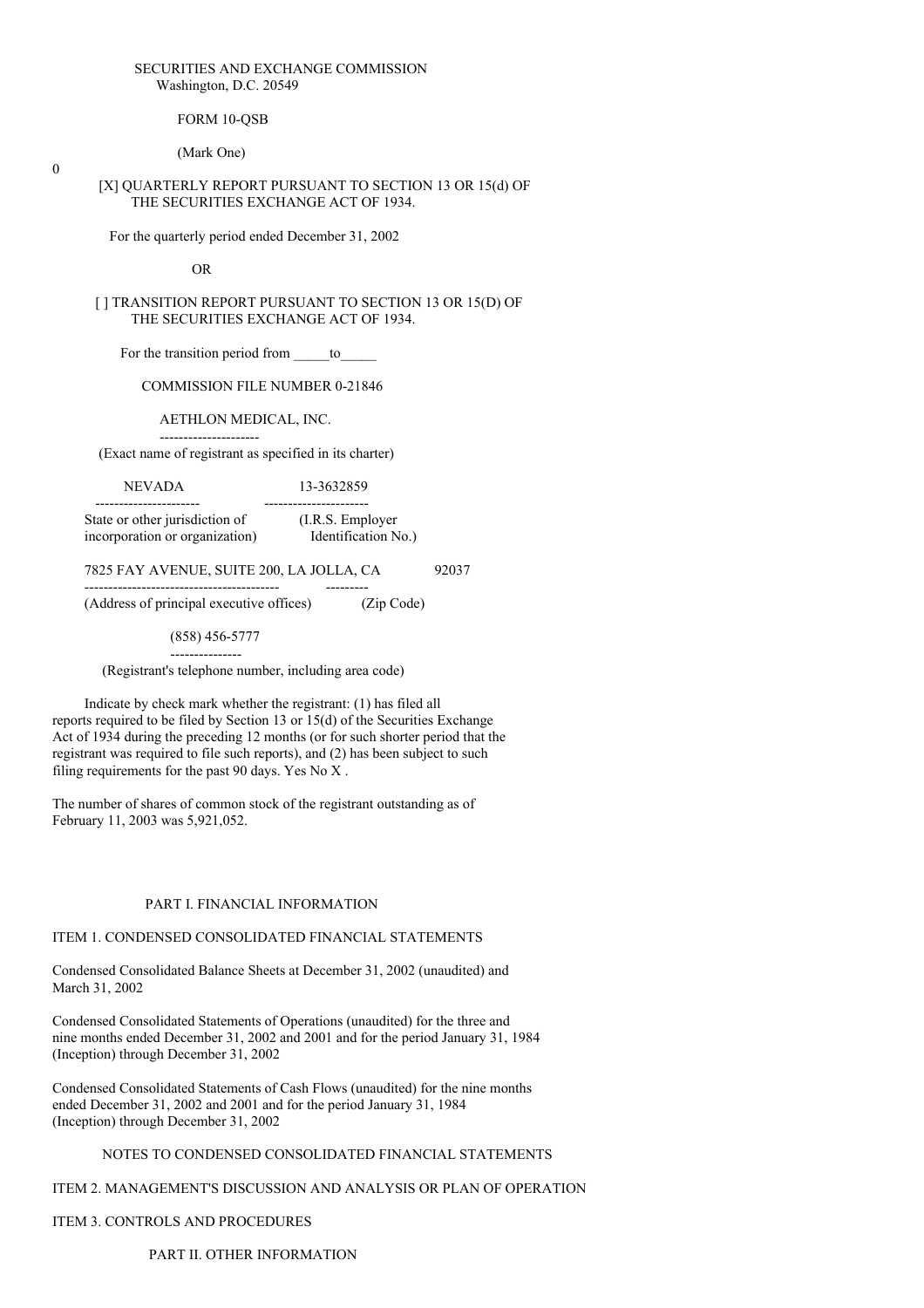### ITEM 1. LEGAL PROCEEDINGS

## ITEM 2. CHANGES IN SECURITIES

# ITEM 3. DEFAULTS UPON SENIOR SECURITIES

# ITEM 4. SUBMISSION OF MATTERS TO A VOTE OF SECURITY HOLDERS

# ITEM 5. OTHER INFORMATION

ITEM 6. EXHIBITS AND REPORTS ON FORM 8-K

 $\overline{2}$ 

PART I. FINANCIAL INFORMATION

All references to "us", "we", "Aethlon", "Aethlon Medical", or "the Company" refer to Aethlon Medical, Inc., its predecessors and its subsidiaries.

# ITEM 1. CONDENSED CONSOLIDATED FINANCIAL STATEMENTS

AETHLON MEDICAL, INC. AND SUBSIDIARIES (A Development Stage Company) CONDENSED CONSOLIDATED BALANCE SHEETS

|                                                                                                                                                                                                                                                         | December 31, March 31,<br>2002 2002<br>(Unaudited)<br>-------------- -------------                                              |  |  |  |  |
|---------------------------------------------------------------------------------------------------------------------------------------------------------------------------------------------------------------------------------------------------------|---------------------------------------------------------------------------------------------------------------------------------|--|--|--|--|
| <b>ASSETS</b>                                                                                                                                                                                                                                           |                                                                                                                                 |  |  |  |  |
| <b>Current Assets</b>                                                                                                                                                                                                                                   |                                                                                                                                 |  |  |  |  |
| Cash                                                                                                                                                                                                                                                    | \$ 14,446 \$ 10,667                                                                                                             |  |  |  |  |
| Prepaid expenses<br>Other current assets                                                                                                                                                                                                                | 23,771 140,788                                                                                                                  |  |  |  |  |
|                                                                                                                                                                                                                                                         | $2,150$ -                                                                                                                       |  |  |  |  |
|                                                                                                                                                                                                                                                         | 40,367 151,455                                                                                                                  |  |  |  |  |
| Furniture and Equipment, net                                                                                                                                                                                                                            | 22,048 37,182                                                                                                                   |  |  |  |  |
| Patents and Patents Pending, net                                                                                                                                                                                                                        | 592,198 560,790                                                                                                                 |  |  |  |  |
| Employment Contract, net                                                                                                                                                                                                                                | 126,945 222,156                                                                                                                 |  |  |  |  |
| <b>Other Assets</b>                                                                                                                                                                                                                                     | 1,955 1,955                                                                                                                     |  |  |  |  |
| <b>Current Liabilities</b><br>Accounts payable and accrued<br>liabilities<br>Due to related parties<br>Notes payable<br>Convertible notes payable                                                                                                       | LIABILITIES AND STOCKHOLDERS' DEFICIT<br>$$1,202,006$ $$1,160,219$<br>1,344,530 1,073,355<br>487,500 572,500<br>680,000 365,000 |  |  |  |  |
|                                                                                                                                                                                                                                                         | 3,714,036 3,171,074                                                                                                             |  |  |  |  |
| Commitments and Contingencies                                                                                                                                                                                                                           |                                                                                                                                 |  |  |  |  |
| Stockholders' Deficit<br>Common stock, par value \$0.001 per<br>share; 25,000,000 shares authorized;<br>5,633,052 and 5,170,697 shares issued<br>and outstanding at December 31, 2002<br>and March 31, 2002, respectively<br>Additional paid-in capital | 5,633 5,171<br>8,020,775 7,391,382                                                                                              |  |  |  |  |

Stock options and warrants 3,660,596 3,571,310

Deficit accumulated during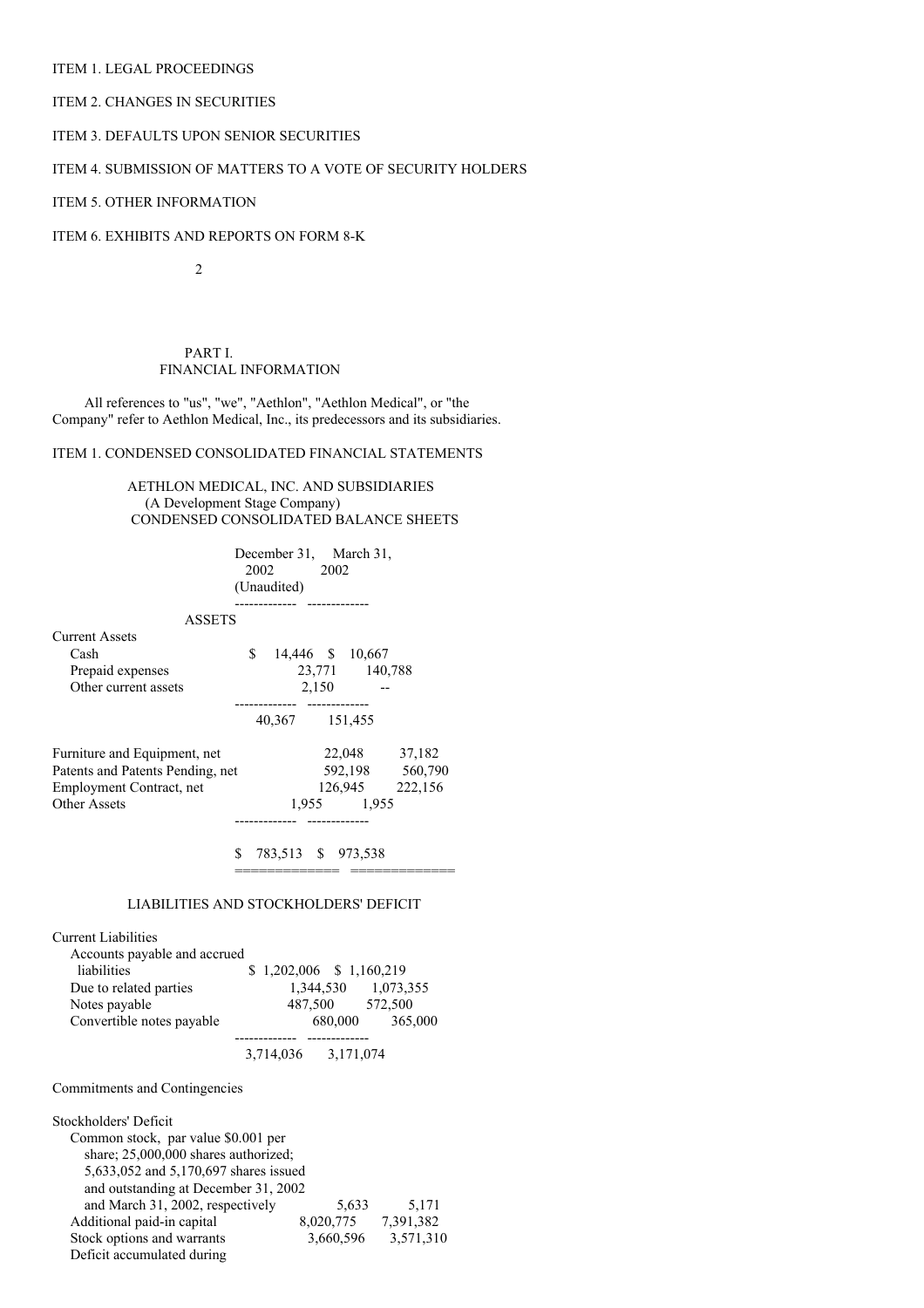|                                                                                                            | $(14,617,527)$ $(13,165,399)$                                                                                                                                                                                                                                             |
|------------------------------------------------------------------------------------------------------------|---------------------------------------------------------------------------------------------------------------------------------------------------------------------------------------------------------------------------------------------------------------------------|
|                                                                                                            | $(2,930,523)$ $(2,197,536)$                                                                                                                                                                                                                                               |
|                                                                                                            | S.<br>783,513 \$ 973,538                                                                                                                                                                                                                                                  |
| financial statements.                                                                                      | The accompanying notes are an integral part of these condensed consolidated                                                                                                                                                                                               |
| 3                                                                                                          |                                                                                                                                                                                                                                                                           |
|                                                                                                            |                                                                                                                                                                                                                                                                           |
| $<$ TABLE>                                                                                                 |                                                                                                                                                                                                                                                                           |
| (Unaudited)                                                                                                | AETHLON MEDICAL, INC. AND SUBSIDIARIES<br>(A Development Stage Company)<br>CONDENSED CONSOLIDATED STATEMENTS OF OPERATIONS<br>For the Three and Nine Months Ended December 31, 2002 and 2001 and For the<br>Period January 31, 1984 (Inception) Through December 31, 2002 |
| <caption></caption>                                                                                        | JANUARY 31,                                                                                                                                                                                                                                                               |
|                                                                                                            | 1984<br>THREE MONTHS THREE MONTHS<br>NINE MONTHS<br>NINE MONTHS (INCEPTION)<br><b>ENDED</b><br>ENDED<br><b>ENDED</b><br><b>ENDED</b><br><b>THROUGH</b><br>DECEMBER 31, DECEMBER 31, DECEMBER 31,<br>DECEMBER 31, DECEMBER 31,<br>2002<br>2001<br>2002<br>2001<br>2002     |
| $<\!\!S\!\!>$<br><b>REVENUES</b><br>Grant income<br>Subcontract income<br>Sale of research and development | $\langle \langle \rangle \rangle$ $\langle \langle \rangle$ $\langle \rangle$ $\langle \rangle$ $\langle \rangle$ $\langle \rangle$<br>\$<br>$--$ \$<br>$--$ \$<br>$-$ \$<br>$-$ \$ 1,424,012<br>73,746<br>35,810<br>$\overline{\phantom{m}}$<br>$\overline{\phantom{a}}$ |
|                                                                                                            |                                                                                                                                                                                                                                                                           |
|                                                                                                            | $-1,533,568$<br>$\overline{\phantom{m}}$<br>$\hspace{0.05cm} \dashv$                                                                                                                                                                                                      |
| <b>EXPENSES</b><br>Personnel                                                                               | 103,635 147,594 401,018 411,799 5,005,431<br>Professional fees 165,654 176,539 500,823 587,451 3,165,714<br>Rent 15,921 14,502 44,726 52,844 720,299<br>Depreciation 5,351 5,465 16,332 17,860 190,780<br>Other amortization 31,737 33,779 102,565 142,978 451,556        |
|                                                                                                            | Impairment of goodwill<br>33,172 26,574 83,829 125,052 1,702,263<br>125,052 1,702,263<br>355,470 404,453 1,149,293 1,337,984 12,232,961                                                                                                                                   |
| OTHER EXPENSE (INCOME)<br>Other charge<br>Other income                                                     | Interest and other debt expenses 50,849 216,169 304,493 564,341 3,799,599                                                                                                                                                                                                 |
| Interest income                                                                                            | $    97,550$ $211,758$<br>$  (1,616)$ $ (75,767)$<br>$(42)$ $ (42)$ $ (17,457)$                                                                                                                                                                                           |
| NET LOSS BEFORE PROVISION                                                                                  | $50,807 \qquad 216,169 \qquad 302,835 \qquad 661,891 \qquad 3,918,133$<br>FOR INCOME TAXES (406,277) (620,622) (1,452,128) (1,999,875) (14,617,527)<br>PROVISION FOR INCOME TAXES --<br>the company of the company of                                                     |

COMMON SHARE (\$ 0.07) (\$ 0.17) (\$ 0.27) (\$ 0.55) ============= ============= ============= =============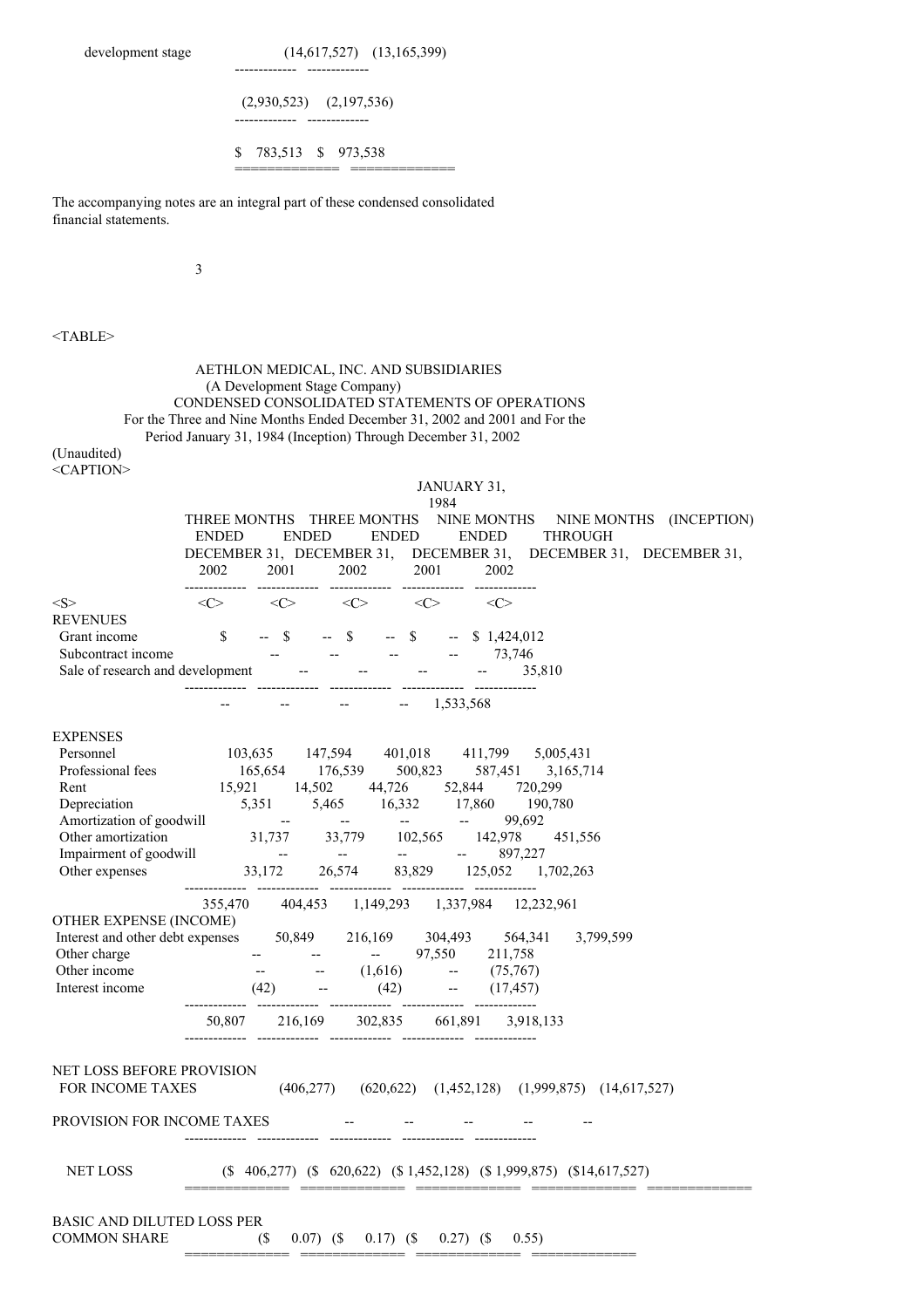============= ============= ============= =============

The accompanying notes are an integral part of these condensed consolidated financial statements.

</TABLE>

4

 $<$ TABLE>

AETHLON MEDICAL, INC. AND SUBSIDIARIES (A Development Stage Company) CONDENSED CONSOLIDATED STATEMENTS OF CASH FLOWS For the Nine Months Ended December 31, 2002 and 2001 and For the Period January 31, 1984 (Inception) Through December 31, 2002 (Unaudited) <CAPTION> January 31, 1984 Nine Months Nine Months (Inception) Ended Ended Through December 31, December 31, December 31, 2002 2001 2002 ------------- ------------- -------------  $\langle S \rangle$   $\langle C \rangle$   $\langle C \rangle$   $\langle C \rangle$ CASH FLOWS FROM OPERATING ACTIVITIES Net loss  $$ (1,452,128) $ (1,999,875) $ (14,617,527)$ Adjustments to reconcile net loss to net cash used in operating activities: Depreciation and amortization 118,897 160,839 742,029 Gain on sale of furniture and equipment  $(13,065)$ Interest and debt expenses related to warrants (24,714) 227,291 2,590,022 Common stock, warrants and options issued for services 159,000 236,170 2,030,434 Beneficial conversion feature of convertible notes payable 245,700 128,000 580,700 Impairment of goodwill -- - - 897,227 Deferred compensation forgiven -- - 217,223 Changes in operating assets and liabilities: Accounts receivable  $-4,689$ Prepaid expenses 117,017 6,934 137,766 Other assets (2,150) -- (4,105) Accounts payable and accrued liabilities 179,442 311,088 1,339,661 Due to related parties 296,175 152,169 1,369,530 ------------ ------------ ------------Net cash used in operating activities (362,761) (772,695) (4,730,105) CASH FLOWS FROM INVESTING ACTIVITIES Acquisition of furniture and equipment (1,197) (30,804) (209,383) Acquisition of patents and patents pending (38,763) (40,471) (342,562) Proceeds from sale of furniture and equipment --  $-$  17,065 Cash of acquired company -- - - - - - 10,728 ------------- ------------- ------------- Net cash used in investing activities (39,960) (71,275) (524,152) (continued)

5

The accompanying notes are an integral part of these condensed consolidated financial statements.

</TABLE>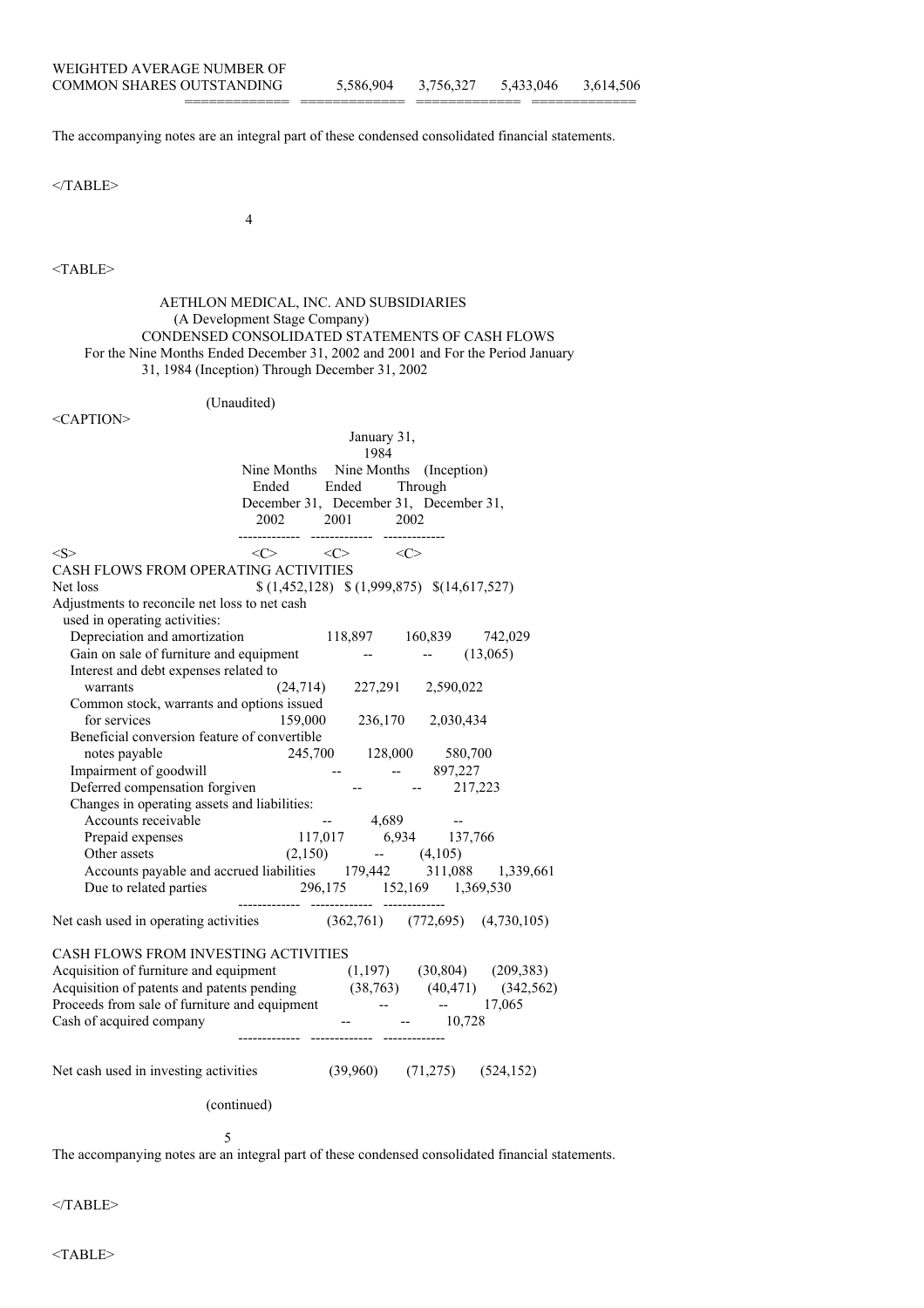#### AETHLON MEDICAL, INC. AND SUBSIDIARIES (A Development Stage Company) CONDENSED CONSOLIDATED STATEMENTS OF CASH FLOWS For the Six Months Ended December 31, 2002 and 2001 and For the Period January 31, 1984 (Inception) Through December 31, 2002

#### (Unaudited)

## <CAPTION>

|                                                                        | January 31,<br>1984                                                     |                       |                           |                                     |  |  |
|------------------------------------------------------------------------|-------------------------------------------------------------------------|-----------------------|---------------------------|-------------------------------------|--|--|
|                                                                        |                                                                         |                       |                           | Nine Months Nine Months (Inception) |  |  |
|                                                                        | Ended Ended Through                                                     |                       |                           |                                     |  |  |
|                                                                        | December 31, December 31, December 31,                                  |                       |                           |                                     |  |  |
|                                                                        |                                                                         | 2002 2001 2002        |                           |                                     |  |  |
| $<\ge$                                                                 | $\langle \zeta \rangle$ $\langle \zeta \rangle$ $\langle \zeta \rangle$ |                       |                           |                                     |  |  |
| CASH FLOWS FROM FINANCING ACTIVITIES                                   |                                                                         |                       |                           |                                     |  |  |
| Proceeds from issuance of notes payable $$340,000 $128,000 $2,278,000$ |                                                                         |                       |                           |                                     |  |  |
| Principal payments of notes payable (35,000) -- (35,000)               |                                                                         |                       |                           |                                     |  |  |
| Net proceeds from issuance of common stock 101,500 711,764 3,025,703   |                                                                         |                       |                           |                                     |  |  |
|                                                                        |                                                                         |                       |                           |                                     |  |  |
| Net cash provided by financing activities $406,500$ 839,764 5,268,703  |                                                                         |                       |                           |                                     |  |  |
|                                                                        |                                                                         | ------- ------------- |                           |                                     |  |  |
| NET (DECREASE) INCREASE IN CASH 3,779 (4,206) 14,446                   |                                                                         |                       |                           |                                     |  |  |
| CASH - beginning of period                                             |                                                                         | 10,667 6,058          |                           |                                     |  |  |
|                                                                        |                                                                         |                       |                           |                                     |  |  |
| CASH - end of period                                                   | $\mathbb{S}$                                                            |                       | 14,446 \$ 1,852 \$ 14,446 |                                     |  |  |
|                                                                        |                                                                         |                       |                           |                                     |  |  |

The accompanying notes are an integral part of these condensed consolidated financial statements.

 $<$ /TABLE>

#### AETHLON MEDICAL, INC. AND SUBSIDIARIES (A Development Stage Company) NOTES TO CONDENSED CONSOLIDATED FINANCIAL STATEMENTS December 31, 2002

#### NOTE 1. NATURE OF BUSINESS AND BASIS OF PRESENTATION

6

Aethlon Medical, Inc. (the "Company") engages in the research and development of a medical device known as the Hemopurifier(TM) that removes harmful substances from the blood. The Company is in the development stage on the Hemopurifier and significant research and testing are still needed to reach commercial viability. Any resulting medical device or process will require approval by the U.S. Food and Drug Administration ("FDA"), and the Company has not yet begun efforts to obtain FDA approval on its current lead product candidate, which may take several years. Since many of the Company's patents were issued in the 1980's, they are scheduled to expire in the near future. Thus, such patents may expire before FDA approval, if any, is obtained.

The Company is classified as a development stage enterprise under accounting principles generally accepted in the United States ("GAAP"), and has not generated revenues from its principal operations.

The Company's common stock is quoted on the Over-the-Counter Bulletin Board of the National Association of Securities Dealers under the symbol "AEMD".

The accompanying unaudited condensed consolidated financial statements of Aethlon Medical, Inc. (the "Company") have been prepared in accordance with GAAP for interim financial information and with the instructions to Form 10-QSB. Accordingly, they do not include all of the information and footnotes required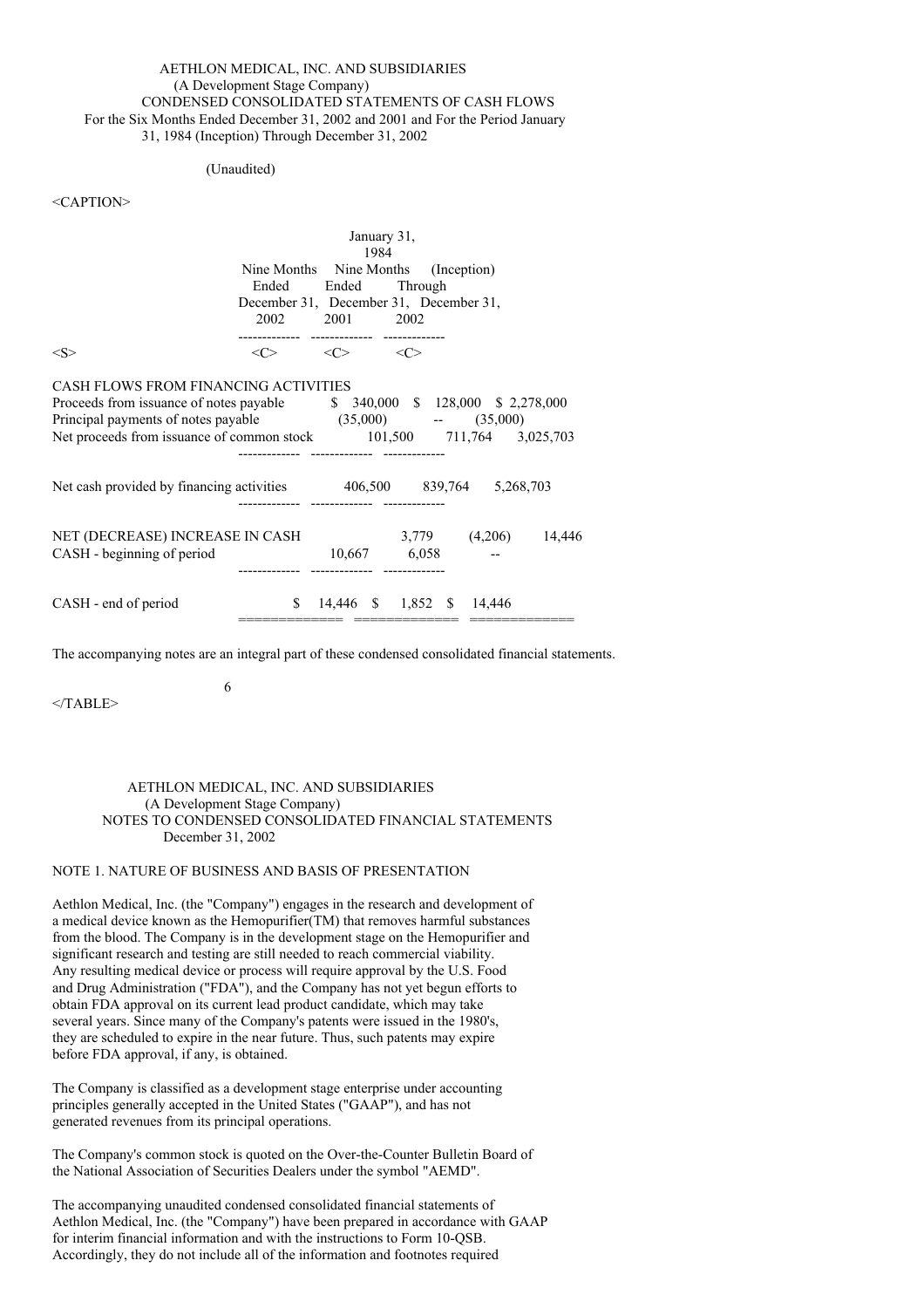by GAAP for complete financial statements. In the opinion of management, all adjustments (consisting of normal recurring accruals) considered necessary for a fair presentation have been included. Operating results for the three-month and nine-month periods ended December 31, 2002 are not necessarily indicative of the results that may be expected for the year ending March 31, 2003. For further information, refer to the Company's Annual Report on Form 10-KSB for the year ended March 31, 2002, which includes audited financial statements and footnotes as of and for the years ended March 31, 2002 and 2001.

## NOTE 2. SUMMARY OF SIGNIFICANT ACCOUNTING POLICIES

The summary of significant accounting policies of the Company presented below is designed to assist the reader in understanding the Company's consolidated financial statements. Such financial statements and related notes are the representations of Company management, who is responsible for their integrity and objectivity. These accounting policies conform to GAAP in all material respects, and have been consistently applied in preparing the accompanying condensed consolidated financial statements.

#### PRINCIPLES OF CONSOLIDATION

- ---------------------------

The accompanying condensed consolidated financial statements include the accounts of Aethlon Medical, Inc. and its legal wholly-owned subsidiaries Aethlon, Inc., Hemex, Inc. and Cell Activation, Inc. ("Cell") (collectively hereinafter referred to as the "Company"). All significant intercompany balances and transactions have been eliminated in consolidation.

7

#### AETHLON MEDICAL, INC. AND SUBSIDIARIES (A Development Stage Company) NOTES TO CONDENSED CONSOLIDATED FINANCIAL STATEMENTS December 31, 2002

#### LOSS PER COMMON SHARE

- ---------------------------------

- ---------------------

Loss per common share is based on the weighted average number of shares of common stock and common stock equivalents outstanding during the year in accordance with Statement of Financial Accounting Standards No. 128, "Earnings per Share."

Securities that could potentially dilute basic loss per share (prior to their conversion, exercise or redemption) were not included in the diluted-loss-per-share computation because their effect is anti-dilutive. The total potential common shares that have not been included in such computation are approximately 4,150,000 at December 31, 2002.

#### RECENT ACCOUNTING PRONOUNCEMENTS

In July 2001, the FASB issued Statements No. 141, " Business Combinations " ("SFAS 141") and No. 142 "Goodwill and Other Intangible Assets" ("SFAS 142"). SFAS 141 is effective for fiscal years beginning after June 30, 2001 and requires that all business combinations be accounted for by the purchase method. SFAS 142 provides that all existing and newly acquired goodwill and certain intangible assets will no longer be amortized but will be tested for impairment at least annually and written down only when impaired. Additionally, the FASB has recently issued Statements No. 143, " Accounting for Asset Retirement Obligations " ("SFAS 143") and No. 144, " Accounting for the Impairment or Disposal of Long-Lived Assets " ("SFAS 144"). SFAS 143 addresses financial accounting and reporting for obligations associated with the retirement of tangible long-lived assets and the associated asset retirement costs, and is effective for financial statements issued for fiscal years beginning after June 15, 2002. For the three-month period ended June 30, 2002, the Company adopted SFAS 141, 142 and 144. There was no significant effect on the Company's June 30, 2002 financial statements. Management does not expect that the requirements of SFAS 143 will have a significant impact on the Company's future financial statements.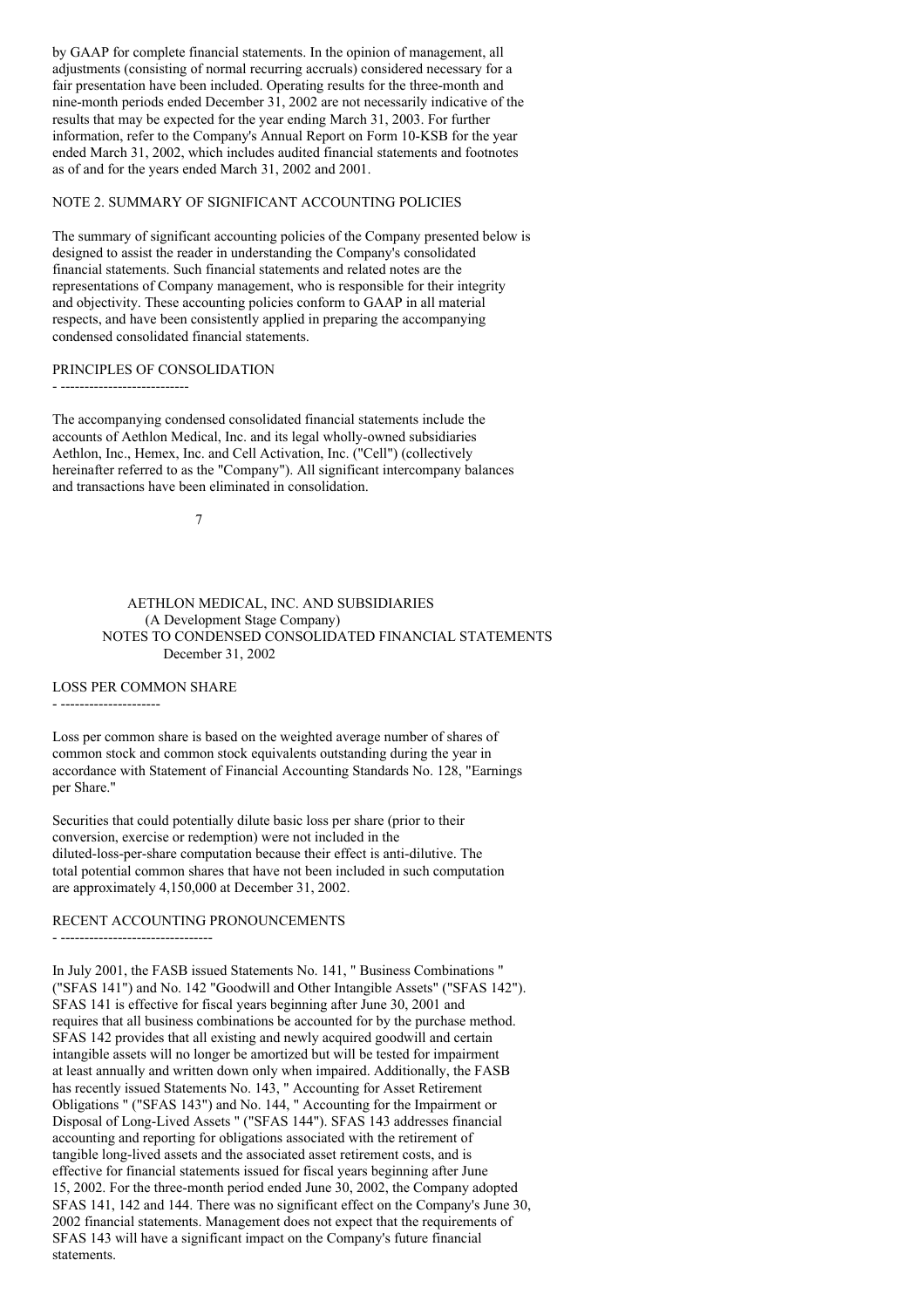In December 2002, the FASB issued SFAS 148, "Accounting for Stock-Based Compensation - Transition and Disclosure an amendment of FASB Statement No. 123, "which is effective for fiscal years beginning after December 15, 2002. SFAS 148 provides alternative methods of transition for a voluntary change to the fair value based method of accounting for stock-based employee compensation. In addition, this Statement amends the disclosure requirements of Statement 123 to require prominent disclosures in both annual and interim financial statements about the method of accounting for stock-based employee compensation and the effect of the method used on reported results. Management has not determined the effect, if any, of SFAS 148 on the Company's future financial statements.

#### RECLASSIFICATIONS

- -----------------

Certain reclassifications have been made to the December 31, 2001 financial statement presentation to correspond to the December 31, 2002 format.

8

AETHLON MEDICAL, INC. AND SUBSIDIARIES (A Development Stage Company) NOTES TO CONDENSED CONSOLIDATED FINANCIAL STATEMENTS December 31, 2002

#### NOTE 3. CONVERTIBLE NOTES PAYABLE

#### CONVERTIBLE NOTES

- -----------------

On July 2, 2002, the Company issued a convertible note in the amount of \$50,000 to an investor bearing interest at 10% per annum, with principal and interest thereon due January 3, 2003. On August 9, 2002, the Company issued a convertible note in the amount of \$50,000 to an investor bearing interest at 10% per annum, with principal and interest thereon due February 10, 2003. On August 15, 2002, the Company issued a convertible note in the amount of \$50,000 to an investor bearing interest at 10% per annum, with principal and interest thereon due February 16, 2003. All three notes may be converted to common stock of the Company at any time at the option of the respective holder at the conversion price of \$0.50 per share. A beneficial conversion feature approximating \$150,000 was recorded during the quarter ended September 30, 2002. In the three months ended December 31, 2002, the Company issued five convertible notes totaling \$45,000 with the right of the noteholders to convert to common stock at a conversion price of \$0.50 per share. During the quarter, an existing noteholder increased its advances to the Company by \$40,000 to a total of \$140,000. In consideration, the Company granted the noteholder a warrant to purchase 580,000 shares of common stock at a price of \$0.25 per share and a security interest in certain assets of the Company. The new note bears interest at 10% per annum, with principal and interest thereon due April 30, 2003. A beneficial conversion feature approximating \$15,700 was recorded during the quarter ended December 31, 2002.

The Company is currently in default on approximately \$857,500 of amounts owed under various notes payable and is currently seeking other financing arrangements to retire all past due notes.

#### NOTE 4. GOING CONCERN AND LIQUIDITY CONSIDERATIONS

The accompanying condensed consolidated financial statements have been prepared on a going concern basis, which contemplates the realization of assets and the satisfaction of liabilities in the ordinary course of business. The Company has experienced a loss of approximately \$15 million for the period from January 31, 1984 (Inception) through December 31, 2002. The Company has not generated significant revenue or any profit from operations since inception. A substantial amount of additional capital will be necessary to advance the development of the Company's products to the point at which they may become commercially viable. Such factors indicate that the Company may be unable to continue as a going concern for a reasonable period of time. Management is in discussions with potential investors to pursue additional capital infusions into the Company, which management believes are necessary at least until such time that the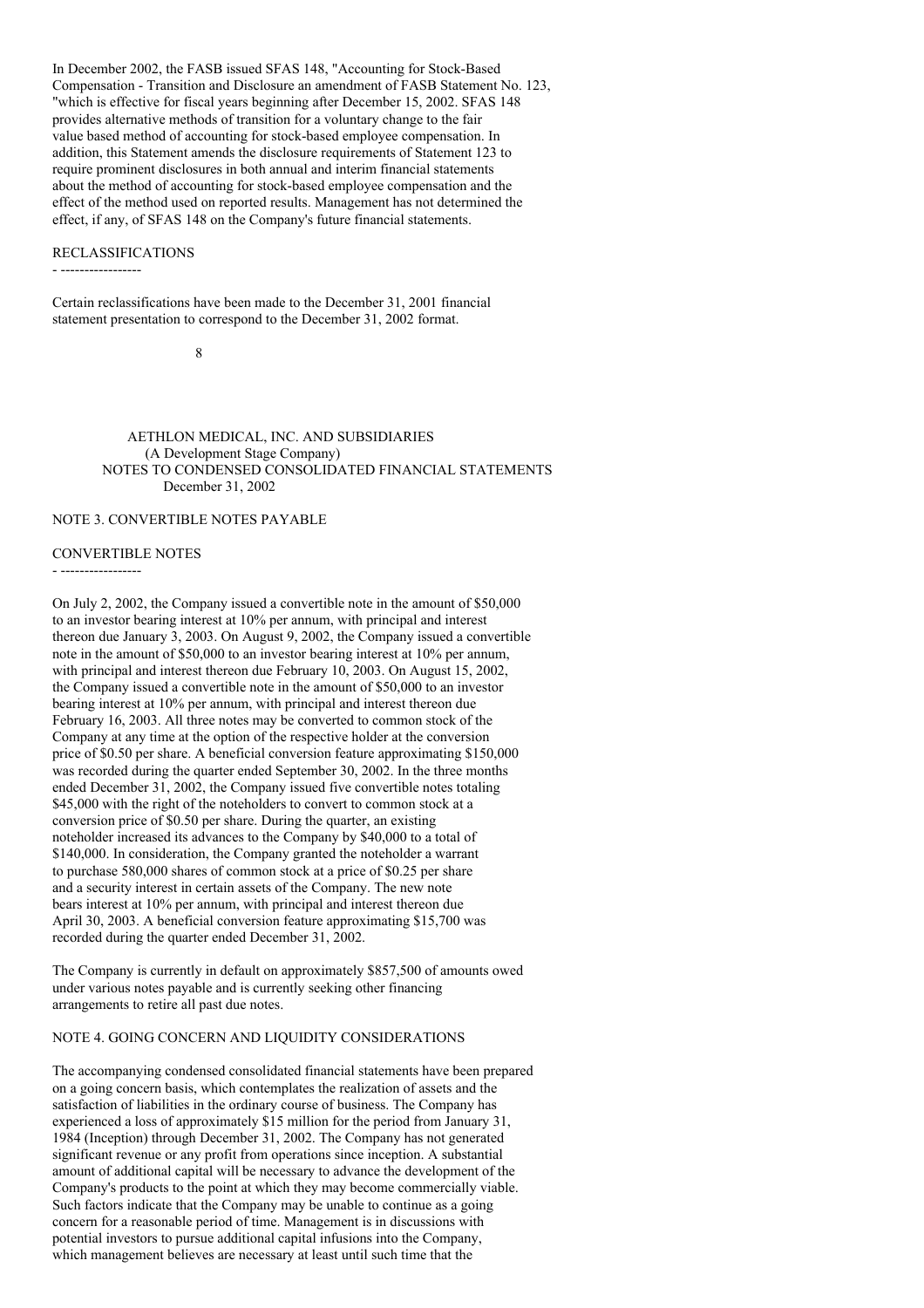Company generates sufficient revenues and achieves profitability and positive cash flow.

The condensed consolidated financial statements do not include any adjustments relating to the recoverability of assets that might be necessary should the Company be unable to continue as a going concern. The Company's continuation as a going concern is dependent upon its ability to obtain additional financing as may be required, and generate sufficient revenue and operating cash flow to meet its obligations on a timely basis.

## NOTE 5. COMMITMENTS AND CONTINGENCIES

#### REGISTRATION RIGHTS AGREEMENTS

- ------------------------------

The Company is obligated under various agreements to register its common stock, including the common stock underlying certain warrants and options. The Company is subject to penalties for failure to register such securities, the amount of which could be material to the Company's financial position, results of operations and cash flows. The Company filed a registration statement on Form SB-2 with the Securities and Exchange Commission in December 2000 to register the necessary securities. However, such registration statement was never declared effective. Management is currently unaware of any potential claims related to the lack of registration and plans to file a revised registration statement as funds to cover registration expenses become available. The Company may incur additional charges in exchange for further waivers through the date of an effective registration statement.

9

#### AETHLON MEDICAL, INC. AND SUBSIDIARIES (A Development Stage Company) NOTES TO CONDENSED CONSOLIDATED FINANCIAL STATEMENTS December 31, 2002

DELINQUENT SEC FILING

- ---------------------

The Company's March 31, 2002 Form 10-KSB did not contain certain disclosure items in its Executive Compensation, Security Ownership of Certain Beneficial Owners and Management and Certain Relationships and Related Transactions. Such sections were intended to be incorporated by reference in the Company's proxy statement, which was not filed. The failure to file the proxy statement with the disclosures required in Form 10-KSB constitutes non-compliance with the periodic reporting requirements of the Securities and Exchange Act of 1934 (the "Exchange Act") and, among other things, could result in de-listing of the Company's common stock from the Over-the-Counter Bulletin Board ("OTCBB").

In addition, any owners of the Company's restricted securities who are otherwise eligible to sell such securities under Rule 144 may be temporarily unable to do so until such filing delinquency is cured. The Company intends to file an amendment to its Annual Report on Form 10-KSB for the year ended March 31, 2002 to cure such delinquency.

#### NOTE 6. STOCK TRANSACTIONS

In January 2002, the Company entered into a consulting agreement under which the consultant was granted an option to purchase up to 400,000 shares of restricted common stock of the Company at the exercise price of \$0.50 per share, expiring January 2003. On February 12, 2002, the consultant exercised all 400,000 options. Such options were valued at approximately \$562,000, using the Black-Scholes option pricing model. In July 2002, the Company extended the original agreement by six months to expire July 2003. As a result of extending the agreement, the consultant received an additional option to purchase up to 200,000 shares of restricted common stock of the Company at the exercise price of \$0.50 per share. During the quarter ended September 30, 2002, the Company issued 148,000 shares of restricted common stock in exchange for \$74,000 in cash under such agreement. Such options were valued at approximately \$114,000 using the Black-Scholes option pricing model all of which was charged to expense in the accompanying condensed consolidated statements of operations and \$57,000 is included in prepaid expenses at September 30, 2002. \$57,000 was charged to expense in the accompanying condensed consolidated statements of operations.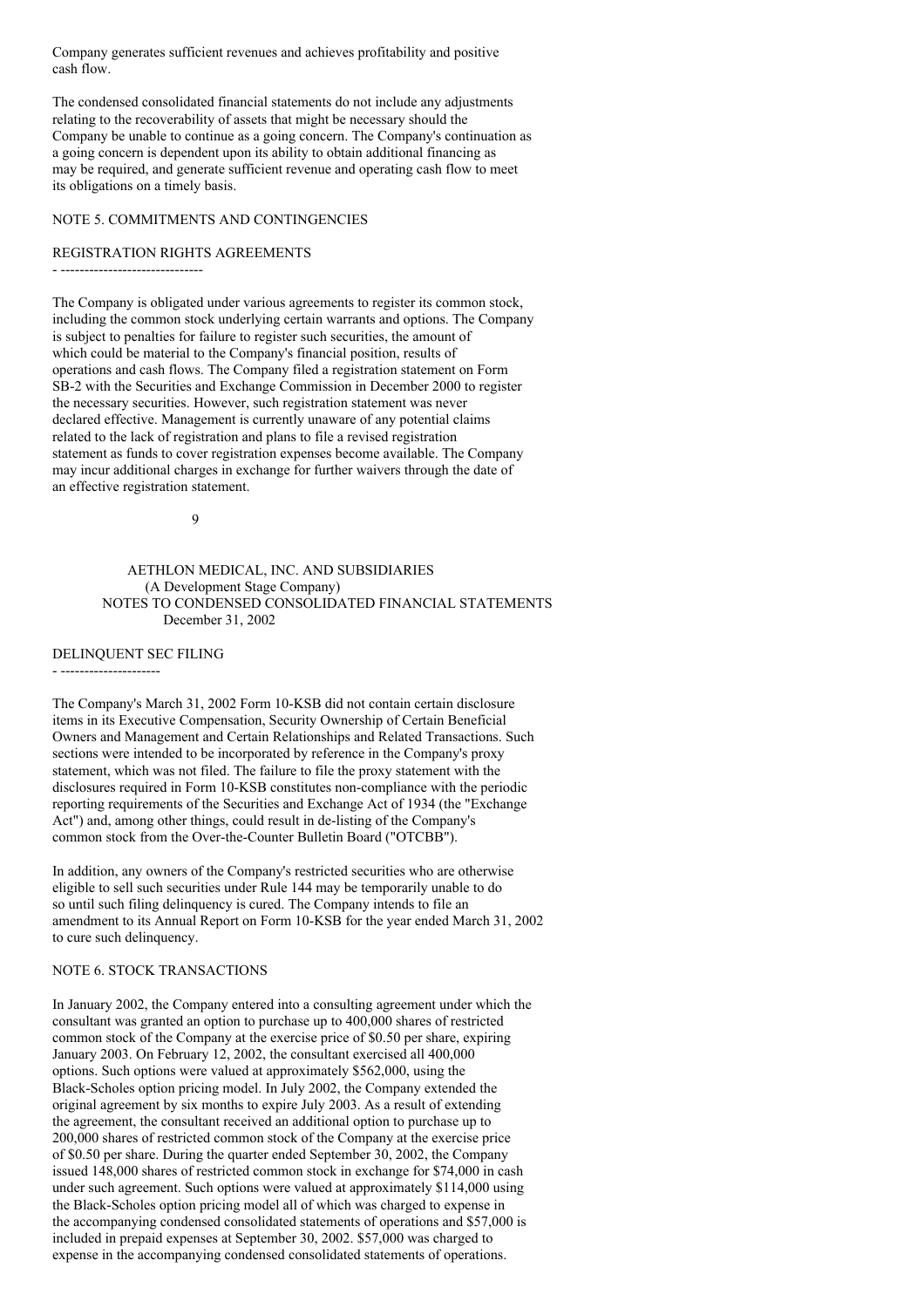In October 2002, the Company issued 52,000 shares of Restricted Common Stock in connection with the exercise of options for cash totaling \$26,000. In addition, in November 2002, a consultant was issued 3000 shares of Restricted Common Stock in consideration for cash of \$1,500. Also in November, 2002, 69,231 shares were issued to another consultant in consideration of services performed valued at approximately \$45,000.

#### NOTE 7. SUBSEQUENT EVENTS

In January and February 2003, investors purchased 288,000 shares of the Company's Restricted Common Stock for cash totaling \$80,000.

In February 2003, a complaint was filed against the Company to collect a past due note. The plaintiff seeks repayment of past due principal and interest of approximately \$65,000. The plaintiff also asserts that the Company violated state and federal securities laws and claims that the Company committed fraud in the issuance of the note. While the Company admits that it borrowed money from the plaintiff and that the note is past due, the Company disputes the plaintiff's allegations concerning state and federal securities law violations and fraud.

The Company has not yet answered this complaint and is seeking to settle the lawsuit by repaying the indebtedness. The Company has accrued such amount in the accompanying condensed consolidated financial statements.

10

#### ITEM 2. MANAGEMENT'S DISCUSSION AND ANALYSIS OR PLAN OF OPERATION

The following discussion of Aethlon Medical's financial condition and results of operations should be read in conjunction with, and is qualified in its entirety by the condensed consolidated financial statements and notes thereto, included in Item 1 in this Quarterly Report on Form 10-QSB. This item contains forward-looking statements that involve risks and uncertainties. Actual results may differ materially from those indicated in such forward-looking statements.

# FORWARD LOOKING STATEMENTS

- --------------------------

All statements, other than statements of historical fact, included in this Form 10-QSB are, or may be deemed to be, "forward-looking statements" within the meaning of Section 27A of the Securities Act of 1933, as amended ("the Securities Act"), and Section 21E of the Exchange Act. Such forward-looking statements involve assumptions, known and unknown risks, uncertainties and other factors which may cause the actual results, performance, or achievements of Aethlon Medical, Inc. ("the Company") to be materially different from any future results, performance, or achievements expressed or implied by such forward looking statements contained in this Form 10-QSB. Such potential risks and uncertainties include, without limitation, completion of the Company's capital-raising activities, FDA approval of the Company's products, other regulations, patent protection of the Company's proprietary technology, product liability exposure, uncertainty of market acceptance, competition, technological change, and other risk factors detailed herein and in other of the Company's filings with the Securities and Exchange Commission. The forward-looking statements are made as of the date of this Form 10-QSB, and the Company assumes no obligation to update the forward-looking statements, or to update the reasons actual results could differ from those projected in such forward-looking statements.

#### THE COMPANY

- -----------

Aethlon Medical is a development stage therapeutic device company that has not yet engaged in significant commercial activities. We are continuing to devote a significant portion of our resources to the advancement of our research and development efforts and are developing new treatments for the removal of targeted viruses and other intoxicants from the blood based on our proprietary Hemopurifier(TM) platform technology. Our main focus during fiscal 2002 was to further advance the HIV-Hemopurifier, know as AEMD-45.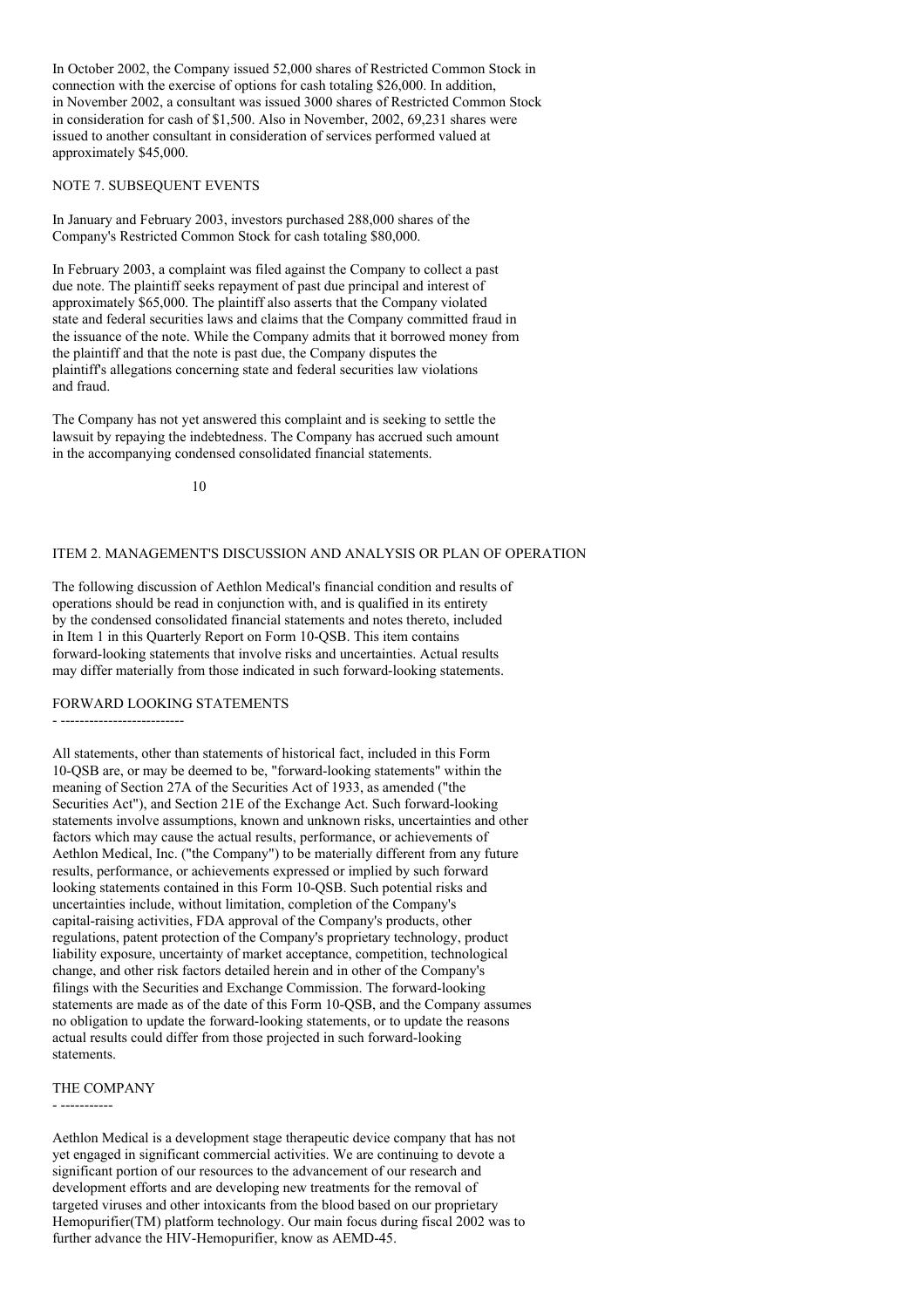Our principal executive office is located at 7825 Fay Avenue, Suite 200, La Jolla, California 92037. Our telephone number is 858/456-5777, and our website is www.aethlonmedical.com.

We file annual, quarterly, special reports, proxy statements and other information with the Securities Exchange Commission (SEC). Reports, proxy statements and other information filed with the SEC can be inspected and copied at the public reference facilities of the SEC at 450 Fifth Street NW, Washington, DC 20549. Such material may also be accessed electronically by means of the SEC's website at www.sec.gov.

Our common stock, par value \$0.001 per share, is traded on the OTCBB under the symbol "AEMD".

#### CRITICAL ACCOUNTING POLICIES

- ----------------------------

The preparation of condensed consolidated financial statements in conformity with accounting principles generally accepted in the United States of America requires us to make a number of estimates and assumptions that affect the reported amounts of assets and liabilities and disclosure of contingent assets and liabilities at the date of the financial statements. Such estimates and assumptions affect the reported amounts of expenses during the reporting period. On an ongoing basis, we evaluate estimates and assumptions based upon historical experience and various other factors and circumstances. We believe our estimates and assumptions are reasonable in the circumstances; however, actual results may differ from these estimates under different future conditions.

We believe that the estimates and assumptions that are most important to the portrayal of our financial condition and results of operations, in that they require our most difficult, subjective or complex judgments, form the basis for the accounting policies deemed to be most critical to us. These critical accounting policies relate to stock purchase warrants issued with notes payable, beneficial conversion feature of convertible notes payable, impairment of intangible assets and long lived assets, contingencies and litigation. We believe estimates and assumptions related to these critical accounting policies are appropriate under the circumstances; however, should future events or occurrences result in unanticipated consequences, there could be a material impact on our future financial conditions or results of operations.

11

#### RESULTS OF OPERATIONS

- ---------------------

THE THREE MONTHS ENDED DECEMBER 31, 2002 COMPARED TO THE THREE MONTHS ENDED DECEMBER 31, 2001.

#### OPERATING EXPENSES

- ------------------

Consolidated operating expenses were \$355,470 for the three months ended December 31, 2002, versus \$404,453 for the comparable period ended December 31, 2001. This decrease of 12.1% in operating expenses is principally attributable to decreased professional fees and personnel expenses due to reduced professionals associated with strategic and financial planning activities reduced staff.

#### NET LOSS - --------

We recorded a consolidated net loss of (\$406,277) and (\$620,622) for the quarters ended December 31, 2002 and 2001, respectively. The decrease in net loss of 34.5% was primarily attributable to decreased professional fees and personnel expenses and decreased financing costs associated with warrants and debt conversions.

Basic and diluted loss per common share were (\$0.07) for the three month period ended December 31, 2002 compared to (\$0.17) for the same period ended December 31, 2001, representing a reduction in basic and diluted loss per share of 58.8%.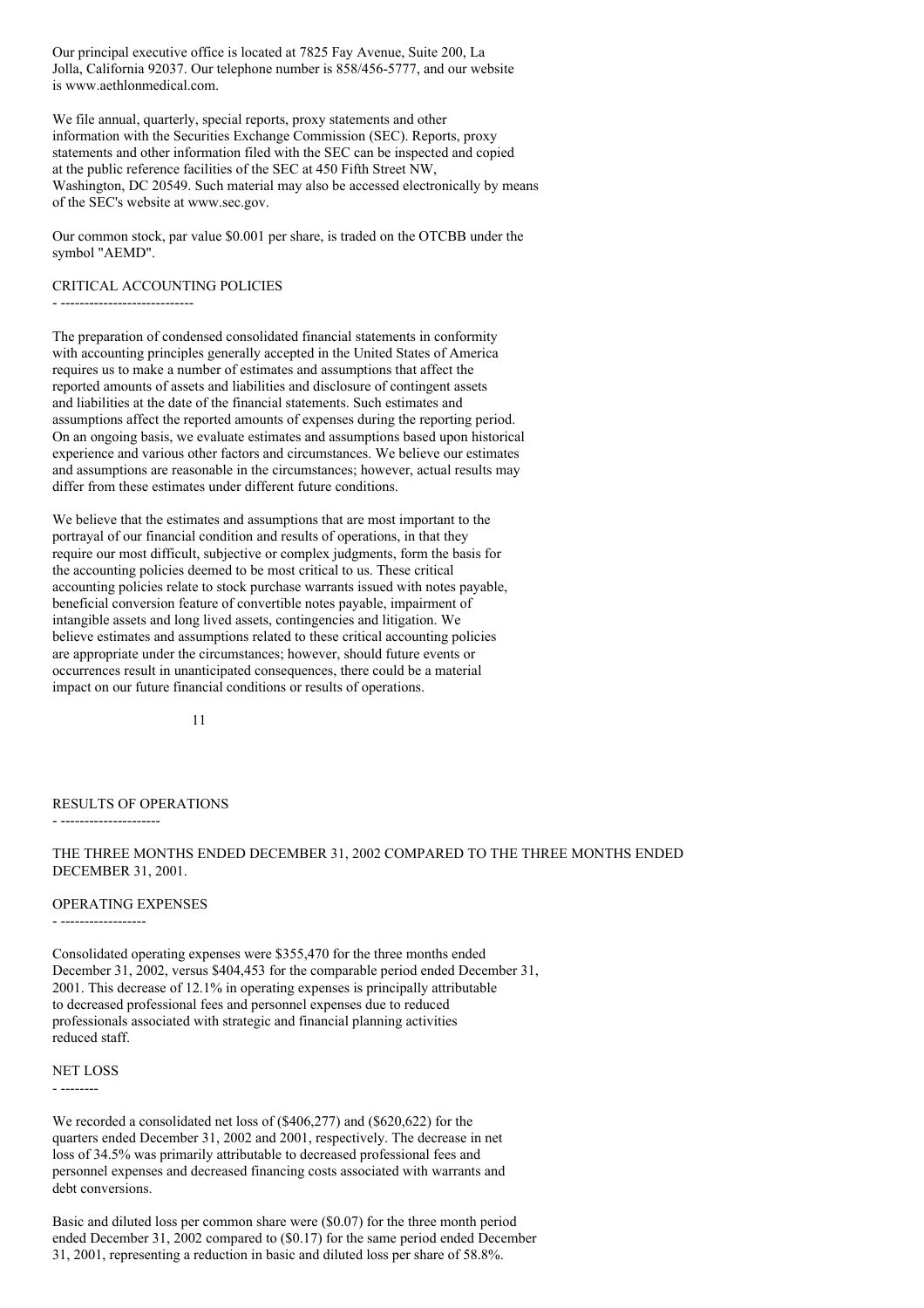This reduction in loss per share was primarily attributable to the decreased personnel, professional and financing costs, as well as the increase in the weighted average number of shares outstanding during the three month period ended December 31, 2002, as compared to the three month period ended December 31, 2001.

THE NINE MONTHS ENDED DECEMBER 31, 2002 COMPARED TO THE NINE MONTHS ENDED DECEMBER 31, 2001.

#### OPERATING EXPENSES

- ------------------

Consolidated operating expenses were \$1,149,293 for the nine months ended December 31, 2002, versus \$1,337,984 for the comparable period ended December 31, 2001. This decrease of 14.1% in operating expenses is primarily attributable to decreased professional fees, amortization and other expenses, due to relatively fewer professionals associated with strategic and financial planning activities as well as decreased personnel expenses due to reduced staff. .

We continue to carefully control costs and are pursuing various funding alternatives to support our business plan going forward.

#### NET LOSS

- --------

We recorded a consolidated net loss of (\$1,452,128) and (\$1,999,875) for the nine-month periods ended December 31, 2002 and 2001, respectively. The decrease in net loss of 27.4% was primarily attributable to decreases in professional fees and financing costs, plus decreases in other expenses, amortization and personnel expenses.

Basic and diluted loss per common share were (\$0.27) for the nine month period ended December 31, 2002 compared to (\$0.55) for the same period ended December 31, 2001, representing a reduction in basic and diluted loss per share of 50.9%. This reduction in loss per share was primarily attributable to the decreased professional, financing and other costs, as well as the increase in the the weighted average number of shares outstanding during the nine month period ended December 31, 2002 as compared the nine month period ended December 31, 2001.

#### 11

## LIQUIDITY AND CAPITAL RESOURCES

- -------------------------------

To date, we have funded our capital requirements for the current operations from net funds received from the public and private sale of debt and equity securities, as well as from the issuance of common stock in exchange for services. Our cash position at December 31, 2002 was \$14,446 as compared to \$10,667, at March 31, 2002, representing an increase of 35.4%.

During the nine months ended December 31, 2002, operating activities used net cash of \$362,761. We received \$101,500 from the sale of common stock. In addition, during the nine months ended December 31, 2002, we received \$340,000 from notes payable issued. During the nine month period ended December 31, 2002, net cash used in operating activities primarily consisted of net loss of \$(1,452,128). Net loss was offset by the change in other net assets (excluding cash) of \$590,484 and was increased by interest and debt expenses related to warrants of \$24,714. This change in net assets (excluding cash) was offset by - \$159,000 in common stock paid for services in lieu of cash, - \$245,700 in beneficial conversion feature of convertible notes payable, and - \$118,897 in depreciation and amortization.

Changes in current assets and current liabilities resulted in a negative working capital position of (\$3,673,669) at December 31, 2002 as compared to a negative working capital of (\$3,019,619) at March 31, 2002. Our current deficit in working capital requires us to obtain funds in the short-term to be able to continue in business, and in the longer term to fund research and development on products not yet ready for market. We are seeking to fund these and other operating needs in the next 12 months from funds to be obtained through a corporate acquisition of or merger with another entity with greater financial resources, or from the proceeds of additional private placements or public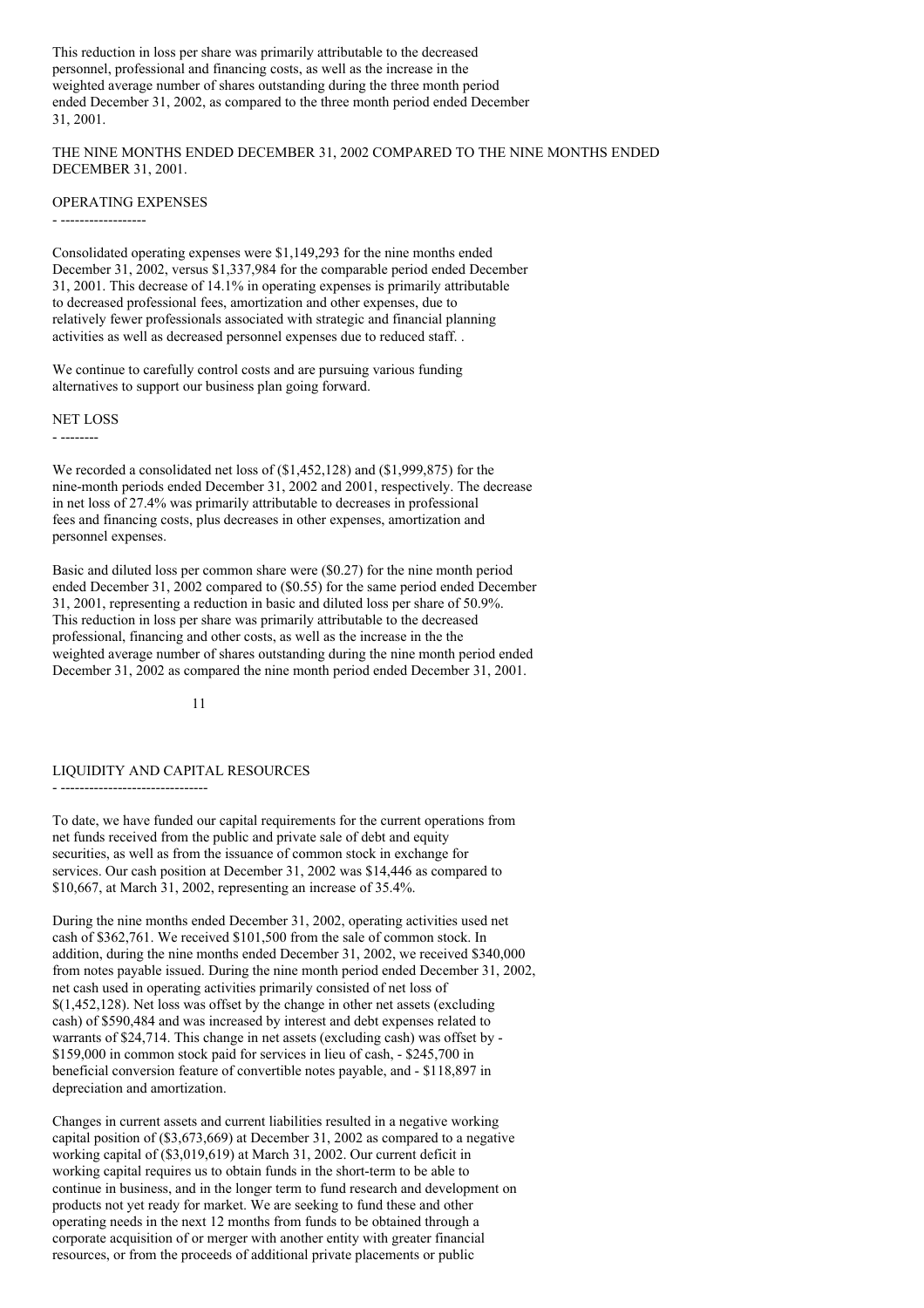offerings of debt or equity securities, or both.

Due to the our recurring losses from operations, and continued need for capital, our independent certified public accountants have included an explanatory paragraph in their audit report in the Company's Form 10-KSB at March 31, 2002 stating that these factors raise substantial doubt about the Company's ability to continue as a going concern.

During the fiscal year ended March 31, 2001, we financed our operations through the private placement of approximately \$1,365,000 of notes bearing interest at 12% per annum and convertible notes in the amount of \$395,000 bearing interest at 8% per annum. During fiscal 2002, all of the 12% notes matured, increasing the interest to 15% per annum.

In March 2002, the Company extended an offer to the 12% note holders and certain vendors to convert past due amounts into restricted common stock and warrants to purchase common stock of the Company. During the year ended March 31, 2002, note holders and vendors representing liabilities in the aggregate amount of approximately \$1,020,000 converted their debt and approximately \$238,000 in additional liabilities were converted subsequent to the fiscal year ended March 31, 2002.

During the fourth quarter of fiscal year 2001, we entered into a subscription agreement under which we received gross proceeds of approximately \$856,000, of which \$712,000, net of \$44,000 in issuance costs, were received during the first half of fiscal year 2002. The proceeds were used in part to fund operating expenses as well as to reduce existing accounts payable and related party liabilities.

During fiscal year ended March 31, 2002, we continued to issue promissory notes and convertible notes totaling \$178,000. During the nine month period ended December 31, 2002, we issued promissory notes and convertible notes totaling \$340,000. Additional funds in the aggregate amount of \$200,000 were generated in January and February 2002, through the exercise of an option to purchase 400,000 shares of the Company's restricted common stock by a consultant. During the quarter ended September 30, 2002, funds totaling \$74,000 were received from the same consultant through the exercise of an option to purchase 148,000 shares of the Company's restricted common stock. During the quarter ended December 31, 2002, funds totaling \$27,500 were received from the same consultant through the exercise of options and purchases of common stock totaling 55,000 shares of the Company's common stock.

12

We expect to raise additional capital within the next three months to fund research and development and other activities. Our operations to date have consumed substantial capital without generating revenues, and we will continue to require substantial and increasing capital funds to conduct necessary research and development and pre-clinical and clinical testing of our Hemopurifier products, and to market any of those products that receive regulatory approval. We do not expect to generate revenue from operations for the foreseeable future, and our ability to meet our cash obligations as they become due and payable is expected to depend for at least the next several years on our ability to sell securities, borrow funds or a combination thereof. Our future capital requirements will depend upon many factors, including progress with pre-clinical testing and clinical trials, the number and breadth of our programs, the time and costs involved in preparing, filing, prosecuting, maintaining and enforcing patent claims and other proprietary rights, the time and costs involved in obtaining regulatory approvals, competing technological and market developments, and our ability to establish collaborative arrangements, effective commercialization, marketing activities and other arrangements. We expect to continue to incur increasing negative cash flows and net losses for the foreseeable future.

Management does not believe that inflation has had or is likely to have any material impact on the Company's limited operations.

At the date of this report, we do not have plans to purchase significant amounts of equipment or hire significant numbers of employees prior to successfully raising additional capital.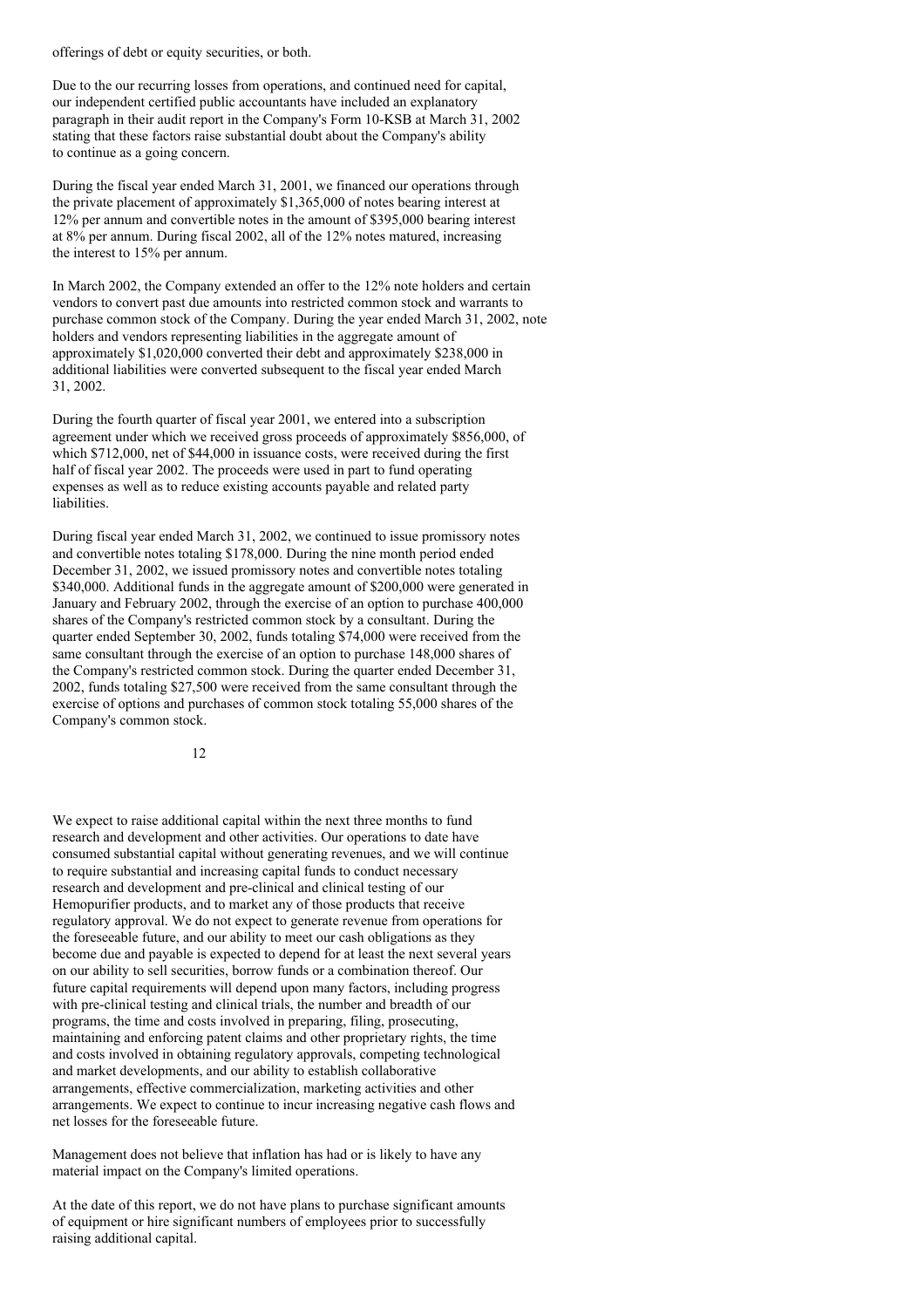## ITEM 3. CONTROLS AND PROCEDURES

The Company's Chief Executive Officer and Chief Financial Officer/Principal Accounting Officer (collectively, the "Certifying Officers") are responsible for establishing and maintaining disclosure controls and procedures for the Company. Such officers have concluded (based upon their evaluation of these controls and procedures as of a date within 90 days of the filing of this report) that the Company's disclosure controls and procedures are effective to ensure that information required to be disclosed by the Company in this report is accumulated and communicated to the Company's management, including its principal executive officers as appropriate, to allow timely decisions regarding required disclosure.

The Certifying Officers also have indicated that there were no significant changes in the Company's internal controls or other factors that could significantly affect such controls subsequent to the date of their evaluation, and there were no corrective actions with regard to significant deficiencies and material weaknesses.

13

## PART II

#### OTHER INFORMATION

# ITEM 1. LEGAL PROCEEDINGS

In February 2003, a complaint was filed against the Company to collect a past due note. The plaintiff seeks repayment of past due principal and interest of approximately \$65,000. The plaintiff also asserts that the Company violated state and federal securities laws and claims that the Company committed fraud in the issuance of the note. While the Company admits that it borrowed money from the plaintiff and that the note is past due, the Company disputes the plaintiff's allegations concerning state and federal securities law violations and fraud.

The Company has not yet answered this complaint and is seeking to settle the lawsuit by repaying the indebtedness. The Company has accrued such amount in the accompanying condensed consolidated financial statements.

#### ITEM 2. CHANGES IN SECURITIES

The Company issued 462,355 unregistered shares of common stock during the nine month period ended December 31, 2002. Such shares were not registered under the Securities Act of 1933, as amended, in reliance upon an exemption from its registration requirements. In January and February 2003, investors purchased 288,000 shares of the Company's Restricted Common Stock for cash totaling \$80,000.

#### ITEM 3. DEFAULTS UPON SENIOR SECURITIES

As of the date of this report, various promissory and convertible notes payable in the aggregate principal amount of \$857,500 have reached maturity and are past due. The Company is currently seeking other financing arrangements to retire all past due notes.

ITEM 4. SUBMISSION OF MATTERS TO A VOTE OF SECURITY HOLDERS

None

ITEM 5. OTHER INFORMATION

None

ITEM 6. EXHIBITS AND REPORTS ON FORM 8-K

(a) Exhibits. The following documents are filed as part of this report:

Pursuant to 18 U.S.C. ss.1350 as adopted pursuant to Section 906 of the Sarbanes-Oxley Act of 2002, 99.1 Certification of the Chief Executive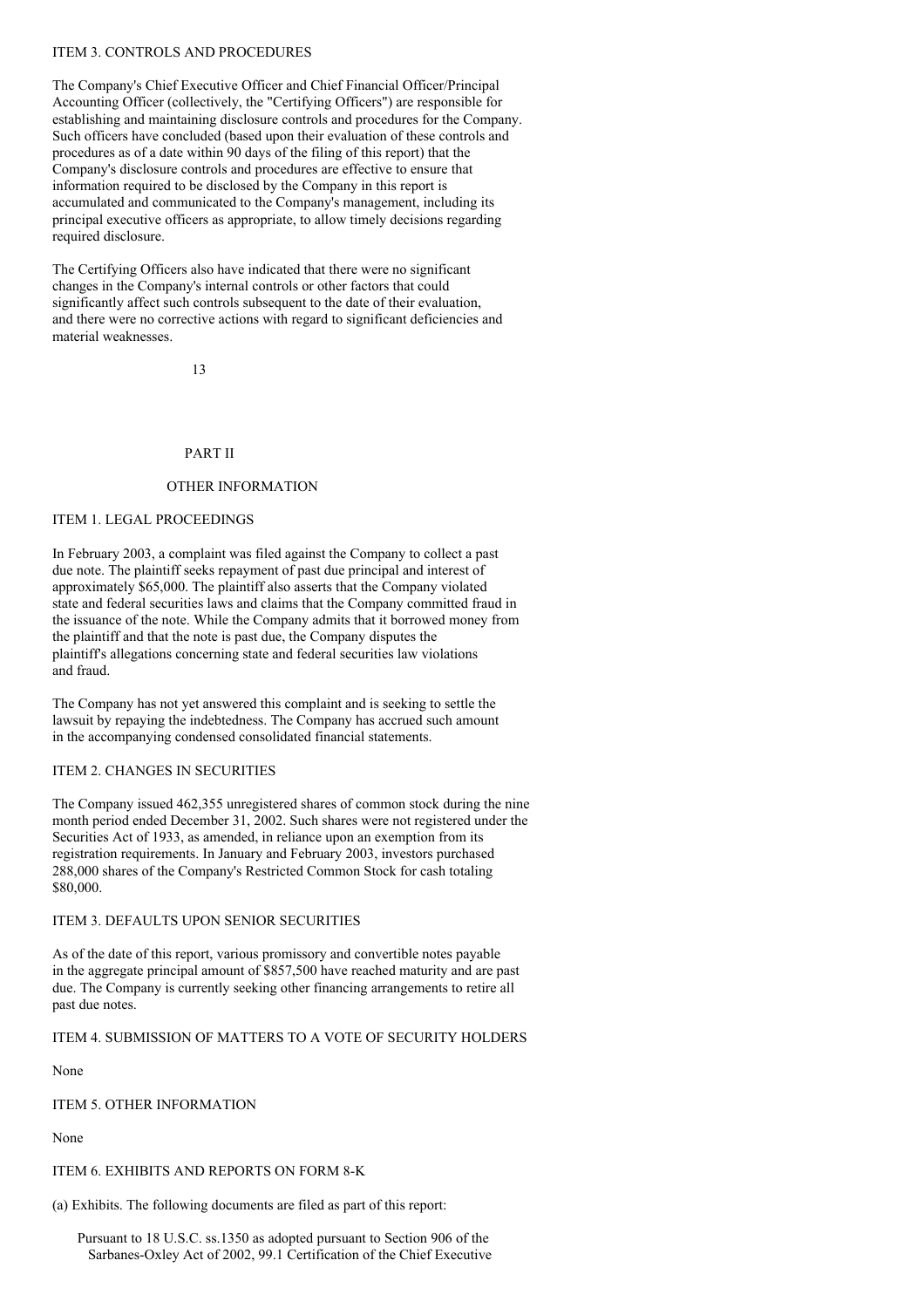Officer 99.2 Certification of the Chief Financial Officer

(b) Reports on Form 8-K filed during the quarter ended December 31, 2002.

None

14

#### SIGNATURES

In accordance with the requirements of the Exchange Act, the registrant caused this report to be signed on its behalf by the undersigned, thereunto duly authorized.

AETHLON MEDICAL, INC

Date: February 19, 2003

BY: /S/ JAMES A. JOYCE BY: /S/ EDWARD C. HALL

--------------------------- --------------------------- JAMES A. JOYCE EDWARD C. HALL CHAIRMAN, PRESIDENT AND CHIEF FINANCIAL OFFICER CHIEF EXECUTIVE OFFICER

AETHLON MEDICAL, INC.

15

## Certification of Chief Executive Officer Pursuant to Section 302(a) of the Sarbanes-Oxley Act of 2002

I, James A. Joyce, certify that:

1. I have reviewed this quarterly report on Form 10-QSB of Aethlon Medical, Inc.;

2. Based on my knowledge, this quarterly report does not contain any untrue statement of a material fact or omit to state a material fact necessary to make the statements made, in light of the circumstances under which such statements were made, not misleading with respect to the period covered by this quarterly report;

3. Based on my knowledge, the financial statements, and other financial information included in this quarterly report, fairly present in all material respects the financial condition, results of operations and cash flows of the registrant as of, and for, the periods presented in this quarterly report;

4. The registrant's other certifying officers and I are responsible for establishing and maintaining disclosure controls and procedures (as defined in Exchange Act Rules 13a-14 and 15d-14) for the registrant and we have:

a) designed such disclosure controls and procedures to ensure that material information relating to the registrant, including its consolidated subsidiaries, is made known to us by others within those entities, particularly during the period in which this quarterly report is being prepared;

b) evaluated the effectiveness of the registrant's disclosure controls and procedures as of a date within 90 days prior to the filing date of this quarterly report (the "Evaluation Date"); and

c) presented in this quarterly report our conclusions about the effectiveness of the disclosure controls and procedures based on our evaluation as of the Evaluation Date;

5. The registrant's other certifying officers and I have disclosed, based on our most recent evaluation, to the registrant's auditors and the audit committee of registrant's board of directors (or persons performing the equivalent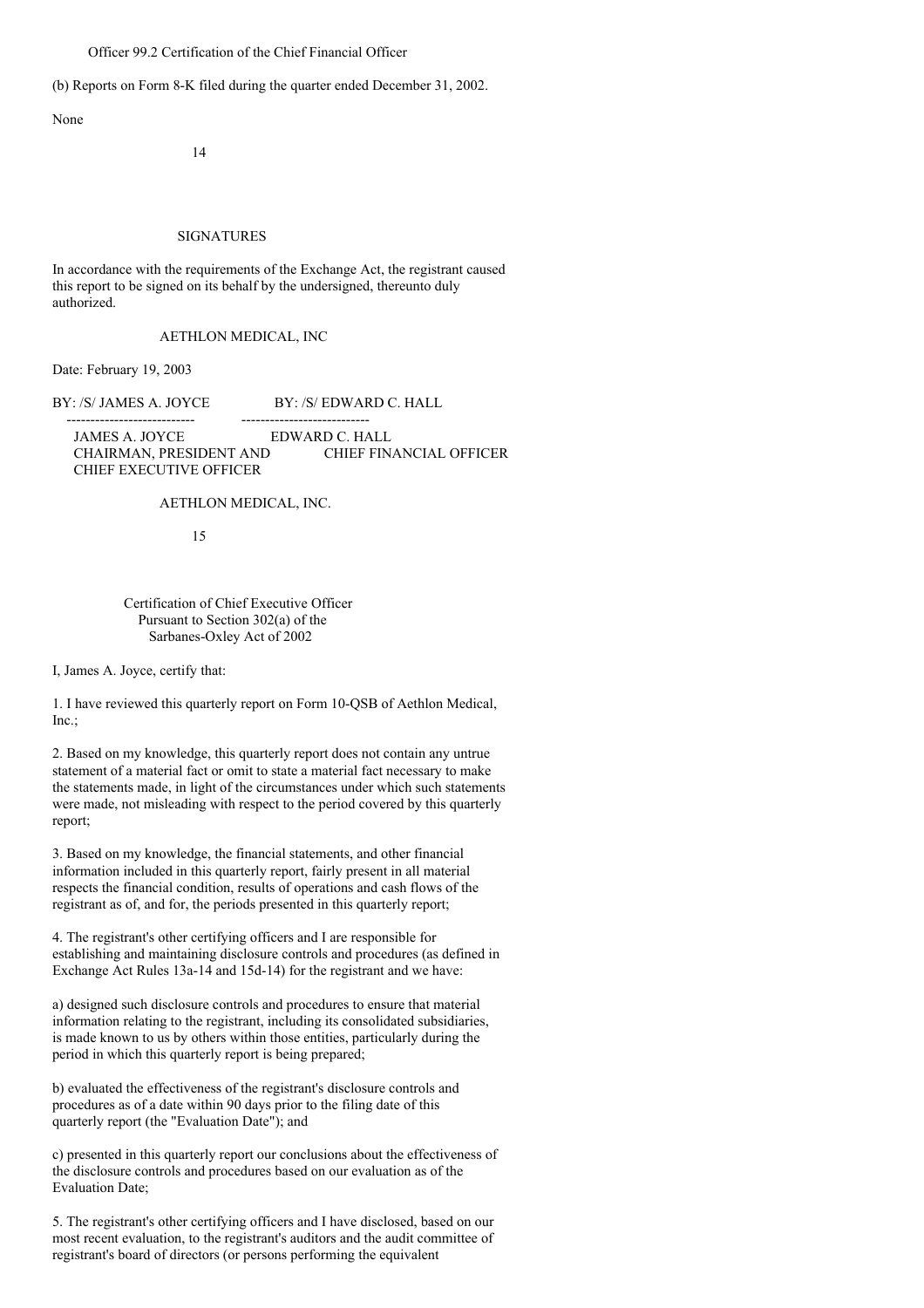functions):

a) all significant deficiencies in the design or operation of internal controls which could adversely affect the registrant's ability to record, process, summarize and report financial data and have identified for the registrant's auditors any material weaknesses in internal controls; and

b) any fraud, whether or not material, that involves management or other employees who have a significant role in the registrant's internal controls; and

6. The registrant's other certifying officers and I have indicated in this quarterly report whether or not there were significant changes in internal controls or in other factors that could significantly affect internal controls subsequent to the date of our most recent evaluation, including any corrective actions with regard to significant deficiencies and material weaknesses.

/s/ James A. Joyce February 19, 2003

- --------------------------- ---------------------- James A. Joyce Date Chairman, President and CEO

16

## AETHLON MEDICAL, INC.

### Certification of Chief Financial Officer/Principal Accounting Officer Pursuant to Section 302(a) of the Sarbanes-Oxley Act of 2002

I, Edward C. Hall, certify that:

1. I have reviewed this quarterly report on Form 10-QSB of Aethlon Medical, Inc.;

2. Based on my knowledge, this quarterly report does not contain any untrue statement of a material fact or omit to state a material fact necessary to make the statements made, in light of the circumstances under which such statements were made, not misleading with respect to the period covered by this quarterly report;

3. Based on my knowledge, the financial statements, and other financial information included in this quarterly report, fairly present in all material respects the financial condition, results of operations and cash flows of the registrant as of, and for, the periods presented in this quarterly report;

4. The registrant's other certifying officers and I are responsible for establishing and maintaining disclosure controls and procedures (as defined in Exchange Act Rules 13a-14 and 15d-14) for the registrant and we have:

a) designed such disclosure controls and procedures to ensure that material information relating to the registrant, including its consolidated subsidiaries, is made known to us by others within those entities, particularly during the period in which this quarterly report is being prepared;

b) evaluated the effectiveness of the registrant's disclosure controls and procedures as of a date within 90 days prior to the filing date of this quarterly report (the "Evaluation Date"); and

c) presented in this quarterly report our conclusions about the effectiveness of the disclosure controls and procedures based on our evaluation as of the Evaluation Date;

5. The registrant's other certifying officers and I have disclosed, based on our most recent evaluation, to the registrant's auditors and the audit committee of registrant's board of directors (or persons performing the equivalent functions):

a) all significant deficiencies in the design or operation of internal controls which could adversely affect the registrant's ability to record, process, summarize and report financial data and have identified for the registrant's auditors any material weaknesses in internal controls; and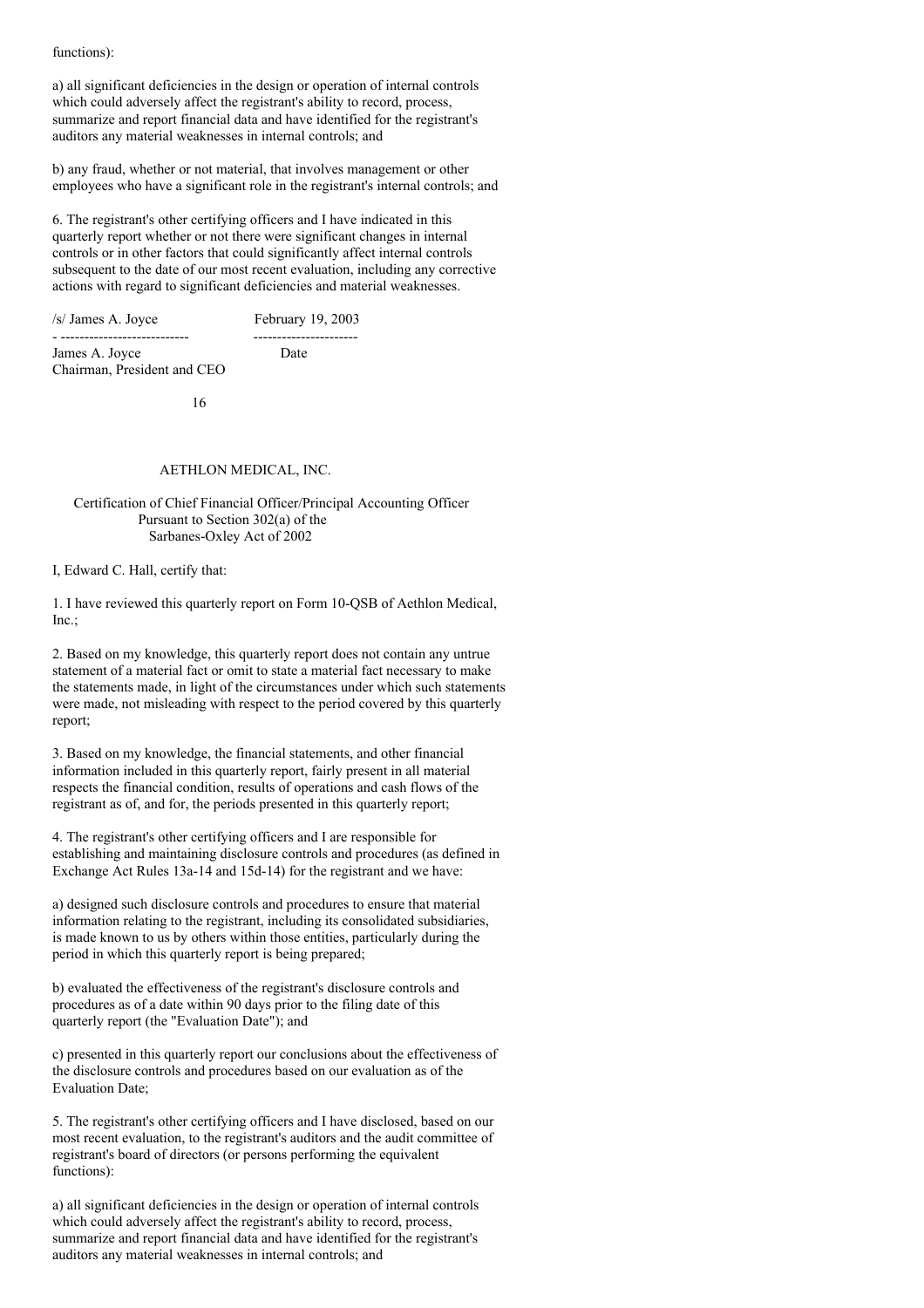b) any fraud, whether or not material, that involves management or other employees who have a significant role in the registrant's internal controls; and

6. The registrant's other certifying officers and I have indicated in this quarterly report whether or not there were significant changes in internal controls or in other factors that could significantly affect internal controls subsequent to the date of our most recent evaluation, including any corrective actions with regard to significant deficiencies and material weaknesses.

/s/ Edward C. Hall February 19, 2003 - --------------------------- --------------------

Edward C. Hall Date CFO/Principal Accounting Officer

17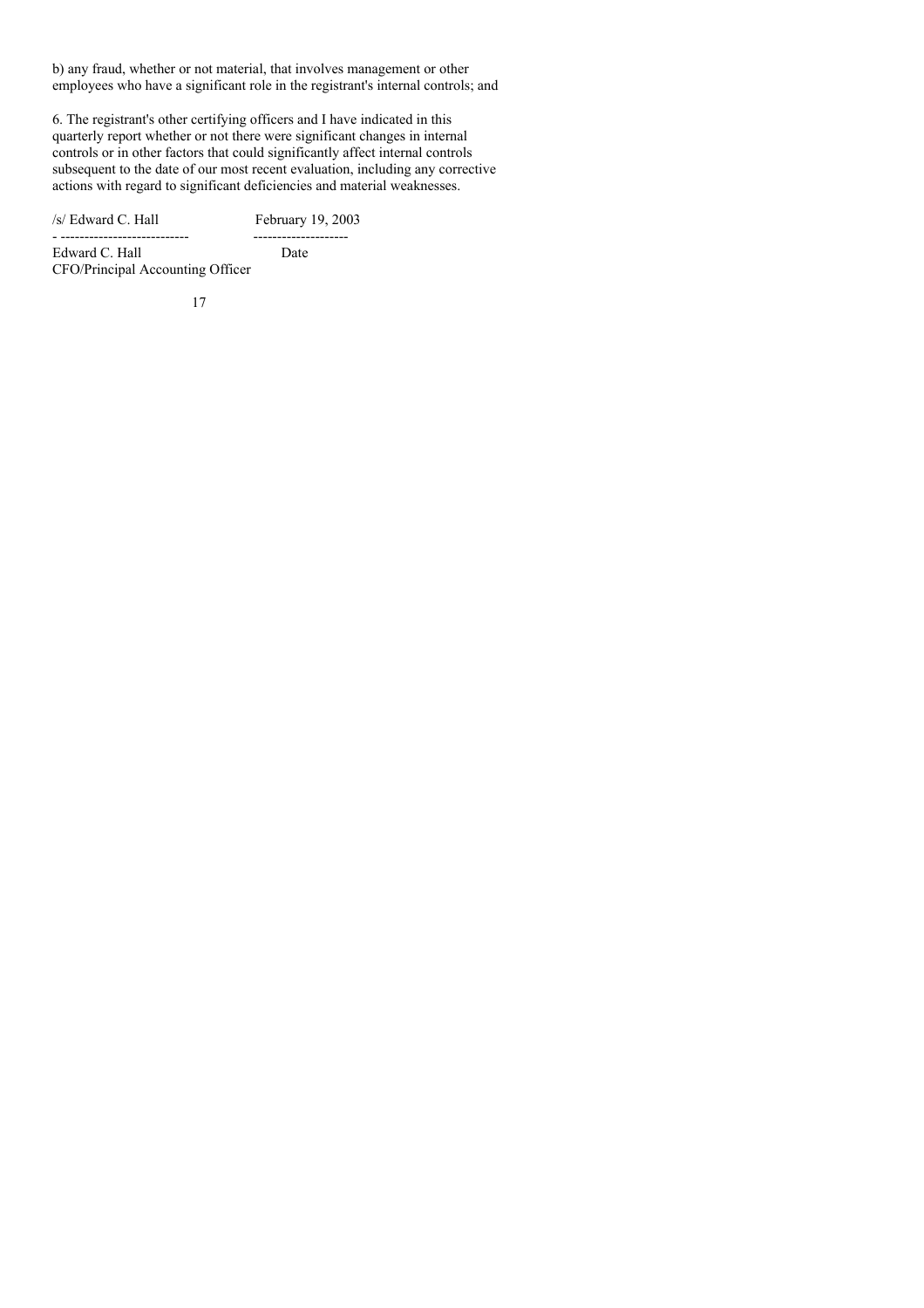# EXHIBIT 99.1

# 18 U.S.C. ss.1350,

## AS ADOPTED PURSUANT TO SECTION 906 OF THE SARBANES-OXLEY ACT OF 2002

Certification of Chief Executive Officer of Aethlon Medical, Inc., Inc.

In connection with the Quarterly Report of Aethlon Medical, Inc. (the "Company") on Form 10-QSB for the period ended December 31, 2002 as filed with the Securities and Exchange Commission on the date hereof (the "Report"), I, James A. Joyce, Chief Executive Officer of the Company, certify, pursuant to 18 U.S.C. ss.1350, as adopted pursuant to Section 906 of the Sarbanes-Oxley Act of 2002, that:

1. The Report fully complies with the requirements of Section 13(a) or 15(d) of the Securities Exchange Act of 1934; and

2. The information contained in the Report fairly presents, in all material respects, the financial condition and results of operations of the Company.

/S/ JAMES A. JOYCE

------------------ JAMES A. JOYCE CHIEF EXECUTIVE OFFICER FEBRUARY 19, 2003